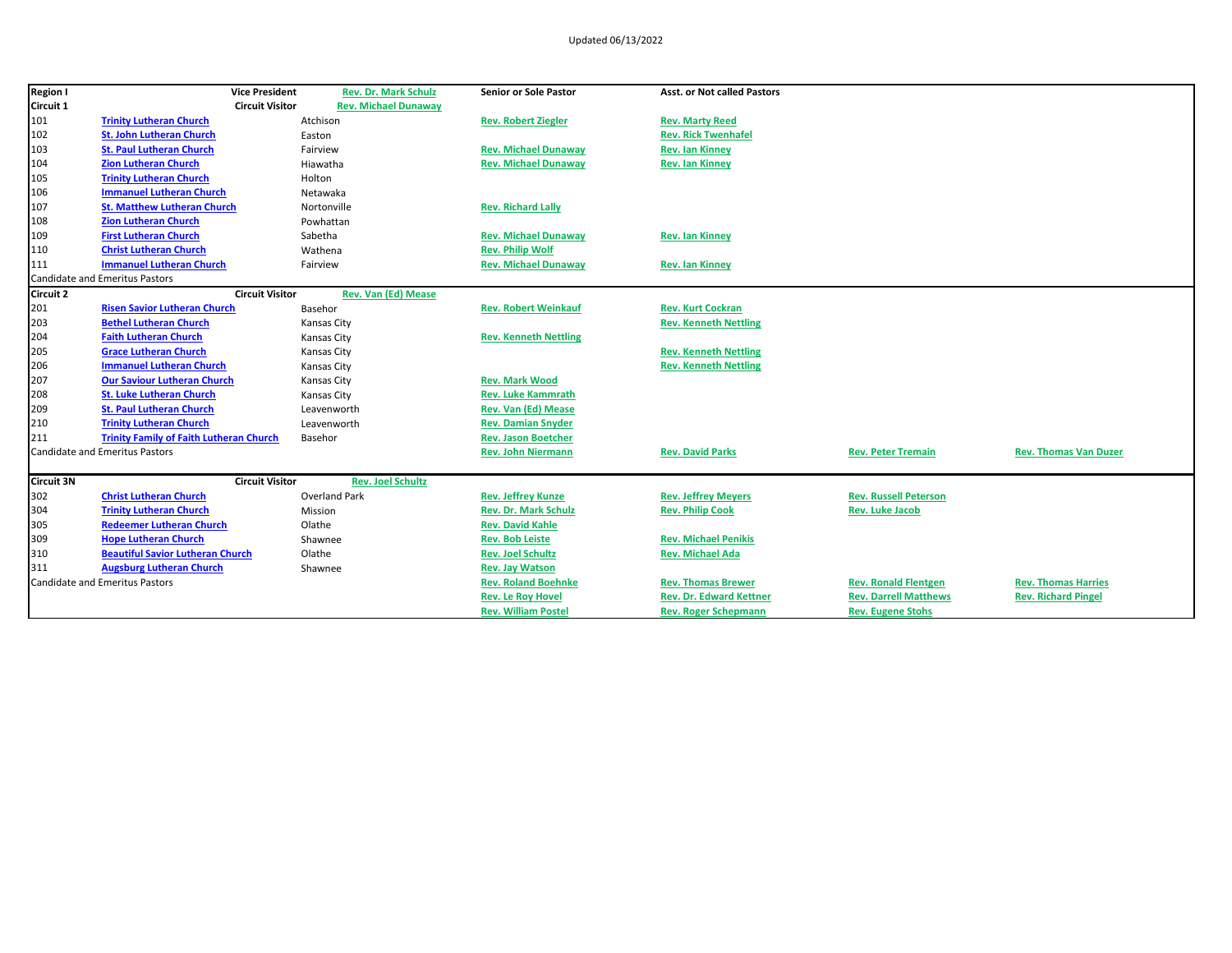| <b>Circuit 3S</b>        | <b>Circuit Visitor</b>                       | <b>Rev. James (Andy) Keltner</b> |                                 |                             |                               |                             |
|--------------------------|----------------------------------------------|----------------------------------|---------------------------------|-----------------------------|-------------------------------|-----------------------------|
| 301                      | <b>King of Kings Lutheran Church</b>         | Gardner                          | <b>Rev. Daniel Wehmeier</b>     |                             |                               |                             |
| 303                      | <b>Lord of Life Lutheran Church</b>          | Leawood                          | <b>Rev. Scott Holder</b>        |                             |                               |                             |
| 306                      | <b>Bethany Lutheran Church</b>               | <b>Overland Park</b>             | <b>Rev. Dr. Kevin Wyssmann</b>  | <b>Rev. Sean Baker</b>      |                               |                             |
| 307                      | <b>First Lutheran Church</b>                 | Paola                            | <b>Rev. Christian Schultz</b>   |                             |                               |                             |
| 308                      | <b>Trinity Lutheran Church</b>               | Paola                            | <b>Rev. Kevin Vogts</b>         |                             |                               |                             |
| 312                      | <b>Christ Our Savior Lutheran Church</b>     | Louisburg                        | Rev. James (Andy) Keltner       | <b>Rev. Stephen Sweyko</b>  |                               |                             |
|                          | <b>Candidate and Emeritus Pastors</b>        |                                  | <b>Rev. Dr. Jerome Brownlee</b> | <b>Rev. Paul Helmer</b>     | <b>Rev. Paul Hoppe</b>        | <b>Rev. Thomas Krause</b>   |
|                          |                                              |                                  | <b>Rev. Jerome Peck</b>         | <b>Rev. Edward Trost</b>    |                               |                             |
| <b>Circuit 4</b>         | <b>Circuit Visitor</b>                       | <b>Rev. Don Haselhuhn</b>        |                                 |                             |                               |                             |
| 401                      | <b>St. John Lutheran Church</b>              | Aliceville                       | <b>Rev. Timothy Booth</b>       |                             |                               |                             |
| 403                      | <b>Trinity Lutheran Church</b>               | Burlington                       | <b>Rev. Don Haselhuhn</b>       |                             |                               |                             |
| 404                      | <b>Faith Lutheran Church</b>                 | Emporia                          | <b>Rev. Adam Reichart</b>       |                             |                               |                             |
| 405                      | <b>Messiah Lutheran Church</b>               | Emporia                          | <b>Rev. Eddie Hosch</b>         |                             |                               |                             |
| 406                      | <b>Trinity Lutheran Church</b>               | Garnett                          |                                 |                             |                               |                             |
| 407                      | <b>Faith Lutheran Church</b>                 | Ottawa                           | <b>Rev. Timothy Roth</b>        |                             |                               |                             |
| 408                      | <b>Zion Lutheran Church</b>                  | Vassar                           | <b>Rev. Joshua Woelmer</b>      |                             |                               |                             |
|                          | <b>Candidate and Emeritus Pastors</b>        |                                  | <b>Rev. Peter Bertram</b>       | <b>Rev. Charlie Scott</b>   | <b>Rev. Norbert Tegtmeier</b> |                             |
| Circuit 6                | <b>Circuit Visitor</b>                       | <b>Rev. Sean Kilgo</b>           |                                 |                             |                               |                             |
| 601                      | <b>Immanuel-University Lutheran Church</b>   | Lawrence                         | <b>Rev. Andrew Wehling</b>      |                             |                               |                             |
| 602                      | <b>Redeemer Lutheran Church</b>              | Lawrence                         | <b>Rev. Sean Kilgo</b>          |                             |                               |                             |
| 603                      | <b>Calvary Lutheran Church</b>               | Topeka                           | <b>Rev. Benjamin Ockree</b>     |                             |                               |                             |
| 604                      | <b>Christ Lutheran Church</b>                | Topeka                           | <b>Rev. Benjamin Micheel</b>    |                             |                               |                             |
| 605                      | <b>Faith Lutheran Church</b>                 | Topeka                           | <b>Rev. Jacob Heine</b>         | <b>Rev. Martin Albrecht</b> |                               |                             |
| 607                      | <b>St. Johns Evangelical Lutheran Church</b> | Topeka                           |                                 |                             |                               |                             |
| 609                      | <b>Prince of Peace Lutheran Church</b>       | Topeka                           | <b>Rev. Kevin DeHope</b>        |                             |                               |                             |
|                          | <b>Candidate and Emeritus Pastors</b>        |                                  | <b>Rev. Richard Bruenger</b>    | <b>Rev. Dr. Neil Buono</b>  | <b>Rev. Mark Croucher</b>     | <b>Rev. Roger Goetz</b>     |
|                          |                                              |                                  | <b>Rev. Devin Kerns</b>         | <b>Rev. Donald Miller</b>   | <b>Rev. Robert Nestler</b>    | <b>Rev. Kenton Rohrberg</b> |
|                          |                                              |                                  | <b>Rev. Frederick Smith</b>     | <b>Rev. Norbert Wodtke</b>  |                               |                             |
|                          |                                              |                                  |                                 |                             |                               |                             |
| Active at other entities |                                              |                                  | <b>Rev. Daniel Galchutt</b>     | <b>Rev. Steven Massey</b>   | <b>Rev. Cody Norton</b>       | <b>Rev. Justin Panzer</b>   |
|                          |                                              |                                  | <b>Rev. Joseph Seifert</b>      | <b>Rev. Glen Wurdeman</b>   |                               |                             |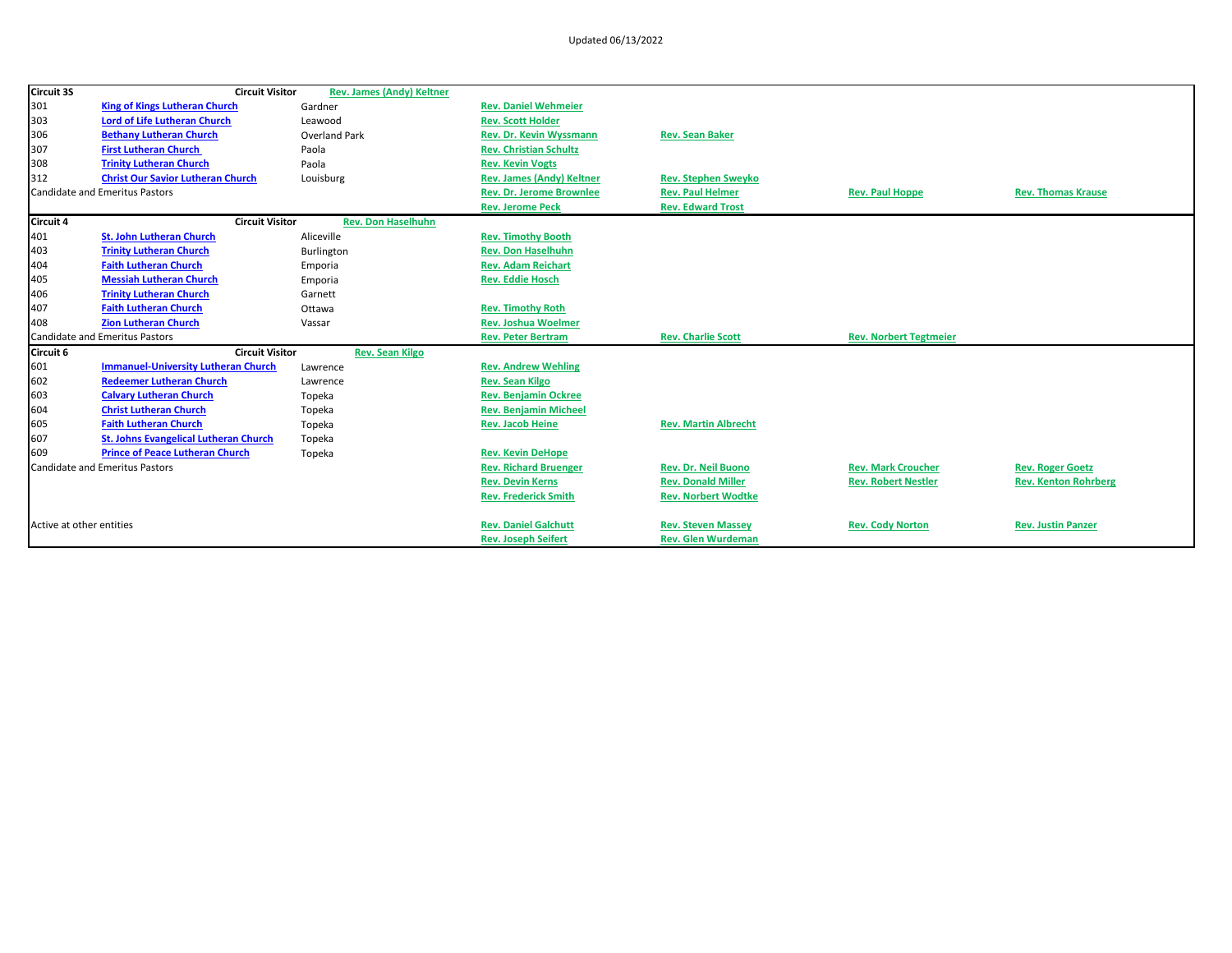| <b>Region II</b> |                                       | <b>Vice President</b>  |                    | <b>Rev. Alan Stahlecker</b> |                                  |                             |                          |                         |
|------------------|---------------------------------------|------------------------|--------------------|-----------------------------|----------------------------------|-----------------------------|--------------------------|-------------------------|
| Circuit 7        |                                       | <b>Circuit Visitor</b> |                    | <b>Rev. Philip Miller</b>   |                                  |                             |                          |                         |
| 701              | <b>St. Peter Lutheran Church</b>      |                        | Barnes             |                             |                                  |                             |                          |                         |
| 702              | <b>Bethlehem Lutheran Church</b>      |                        | <b>Bremen</b>      |                             | <b>Rev. Aaron Fenker</b>         |                             |                          |                         |
| 703              | <b>Immanuel Lutheran Church</b>       |                        | Bremen             |                             | <b>Rev. Aaron Fenker</b>         |                             |                          |                         |
| 704              | <b>St. Paul Lutheran Church</b>       |                        | Clay Center        |                             | <b>Rev. Paul Tessaro</b>         | <b>Rev. Michael Hofmann</b> |                          |                         |
| 705              | <b>Bethlehem Lutheran Church</b>      |                        | Greenleaf          |                             |                                  |                             |                          |                         |
| 706              | <b>Trinity Lutheran Church</b>        |                        | Hanover            |                             | <b>Rev. Rodney (Sarge) Fritz</b> |                             |                          |                         |
| 708              | <b>Immanuel Lutheran Church</b>       |                        | Linn               |                             | <b>Rev. Richard Rikli</b>        |                             |                          |                         |
| 709              | <b>Zion Lutheran Church</b>           |                        | Linn               |                             | <b>Rev. Timothy Koch</b>         |                             |                          |                         |
| 710              | Mt. Calvary Lutheran Church           |                        | Marysville         |                             | <b>Rev. Philip Miller</b>        | <b>Rev. Jay Williamson</b>  |                          |                         |
| 711              | <b>St. John Lutheran Church</b>       |                        | Palmer             |                             | <b>Rev. Joshua Hayes</b>         |                             |                          |                         |
| 712              | <b>Trinity Lutheran Church</b>        |                        | Linn               |                             |                                  |                             |                          |                         |
|                  | Candidate and Emeritus Pastors        |                        |                    |                             | <b>Rev. Gene Holtorf</b>         |                             |                          |                         |
| <b>Circuit 8</b> |                                       | <b>Circuit Visitor</b> |                    | <b>Rev. Larry Boye</b>      |                                  |                             |                          |                         |
| 801              | <b>St. John Lutheran Church</b>       |                        | Alma               |                             | <b>Rev. Robert Grimm</b>         |                             |                          |                         |
| 802              | <b>St. Paul Lutheran Church</b>       |                        | Alta Vista         |                             |                                  |                             |                          |                         |
| 803              | <b>St. Pauls Lutheran Church</b>      |                        | Duluth             |                             | <b>Rev. Rick Twenhafel</b>       |                             |                          |                         |
| 804              | <b>Immanuel Lutheran Church</b>       |                        | Junction City      |                             | <b>Rev. George (Tim) McCall</b>  |                             |                          |                         |
| 805              | <b>St. Paul Lutheran Church</b>       |                        | Junction City      |                             |                                  |                             |                          |                         |
| 806              | <b>St. Lukes Lutheran Church</b>      |                        | Manhattan          |                             | <b>Rev. Michael Schmidt</b>      |                             |                          |                         |
| 807              | <b>Trinity Lutheran Church</b>        |                        | McFarland          |                             |                                  |                             |                          |                         |
| 808              | Mt. Calvary Lutheran Church           |                        | Wamego             |                             | <b>Rev. James Price</b>          |                             |                          |                         |
| 809              | <b>St. Luke Lutheran Church</b>       |                        | Wheaton            |                             | <b>Rev. Terry DeGiovanni</b>     |                             |                          |                         |
| 810              | <b>Christ Lutheran Church</b>         |                        | Manhattan          |                             | <b>Rev. King Crawford</b>        |                             |                          |                         |
|                  | <b>Candidate and Emeritus Pastors</b> |                        |                    |                             | <b>Rev. Larry Boye</b>           | <b>Rev. Alan Estby</b>      | <b>Rev. David Guoner</b> | <b>Rev. James Mayes</b> |
|                  |                                       |                        |                    |                             | <b>Rev. David Meier</b>          | <b>Rev. Chris Schultz</b>   |                          |                         |
| <b>Circuit 9</b> |                                       | <b>Circuit Visitor</b> |                    | <b>Rev. Kurt Letcher</b>    |                                  |                             |                          |                         |
| 901              | <b>Faith Lutheran Church</b>          |                        | Abilene            |                             | <b>Rev. Joseph Barlau</b>        |                             |                          |                         |
| 902              | <b>Calvary Lutheran Church</b>        |                        | Council Grove      |                             | <b>Rev. Adam Reichart</b>        |                             |                          |                         |
| 904              | <b>Immanuel Lutheran Church</b>       |                        | Herington          |                             |                                  |                             |                          |                         |
| 905              | <b>Our Redeemer Lutheran Church</b>   |                        | Herington          |                             |                                  |                             |                          |                         |
| 906              | <b>St. John Lutheran Church</b>       |                        | Herington          |                             |                                  |                             |                          |                         |
| 907              | <b>Zion Lutheran Church</b>           |                        | Hillsboro          |                             | <b>Rev. John Werner</b>          |                             |                          |                         |
| 909              | <b>St. John Lutheran Church</b>       |                        | Lincolnville       |                             | <b>Rev. Alan Stahlecker</b>      |                             |                          |                         |
| 910              | <b>Our Savior Lutheran Church</b>     |                        | Marion             |                             | <b>Rev. John Werner</b>          |                             |                          |                         |
| 911              | <b>Trinity Lutheran Church</b>        |                        | Ramona             |                             | <b>Rev. Clark Davis</b>          |                             |                          |                         |
| 912              | <b>Grace Lutheran Church</b>          |                        | <b>Strong City</b> |                             |                                  |                             |                          |                         |
| 913              | <b>St. John Lutheran Church</b>       |                        | Tampa              |                             | <b>Rev. Clark Davis</b>          |                             |                          |                         |
| 914              | <b>Zion Lutheran Church</b>           |                        | Newton             |                             | <b>Rev. Kurt Letcher</b>         |                             |                          |                         |
|                  | Candidate and Emeritus Pastors        |                        |                    |                             | <b>Rev. Richard Andrus</b>       | <b>Rev. Tim Meyer</b>       | <b>Rev. George Mock</b>  |                         |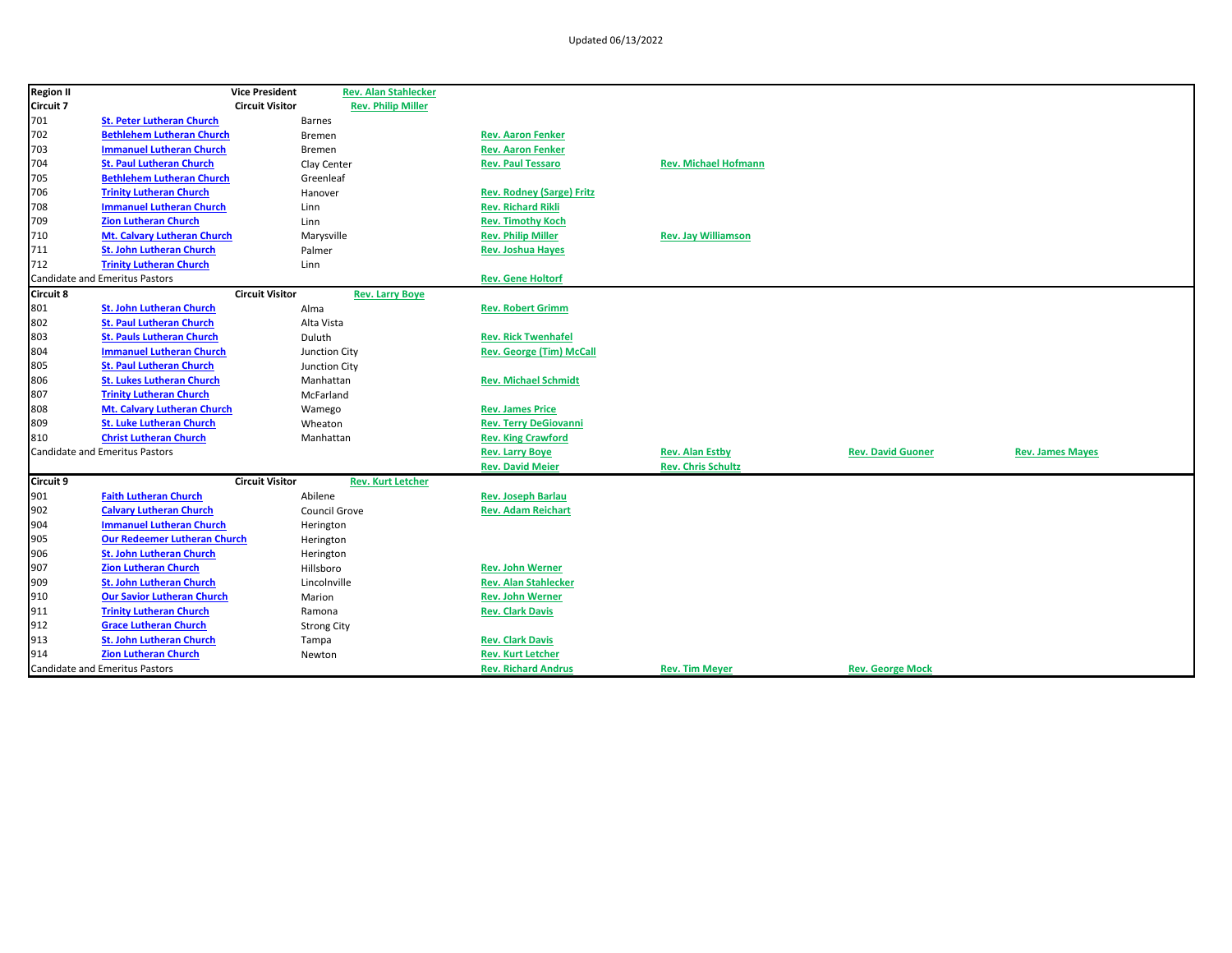| Circuit 12 | <b>Circuit Visitor</b>                 | <b>Rev. Dale Dumperth</b> |                                |                             |                           |                                  |
|------------|----------------------------------------|---------------------------|--------------------------------|-----------------------------|---------------------------|----------------------------------|
| 1201       | <b>Immanuel Lutheran Church</b>        | Canton                    | <b>Rev. Troy Slater</b>        |                             |                           |                                  |
| 1202       | <b>St. Pauls Lutheran Church</b>       | Haven                     |                                |                             |                           |                                  |
| 1204       | <b>Our Redeemer Lutheran Church</b>    | Hutchinson                | <b>Rev. Quentin Nuttmann</b>   | <b>Rev. Henry Blickhahn</b> |                           |                                  |
| 1205       | <b>Grace Lutheran Church</b>           | Lyons                     |                                | <b>Rev. Kenton Abbott</b>   |                           |                                  |
| 1206       | <b>Grace Lutheran Church</b>           | McPherson                 | <b>Rev. Dale Dumperth</b>      |                             |                           |                                  |
| 1208       | <b>Christ the King Lutheran Church</b> | Salina                    | <b>Rev. Aaron Wagner</b>       |                             |                           |                                  |
| 1209       | <b>Trinity Lutheran Church</b>         | Salina                    | <b>Rev. Mark Boxman</b>        | <b>Rev. Dennis Kootz</b>    |                           |                                  |
| 1210       | <b>St. John Lutheran Church</b>        | Ellinwood                 | <b>Rev. Thomas Thierfelder</b> | <b>Rev. Kenton Abbott</b>   |                           |                                  |
|            | Candidate and Emeritus Pastors         |                           | <b>Rev. Leroy Pralle</b>       | <b>Rev. Gerald Radtke</b>   | <b>Rev. Ronald Rather</b> | <b>Rev. Dr. Victor Streufert</b> |
|            |                                        |                           | <b>Rev. Timothy Wangerin</b>   | <b>Rev. Allen Woelzlein</b> |                           |                                  |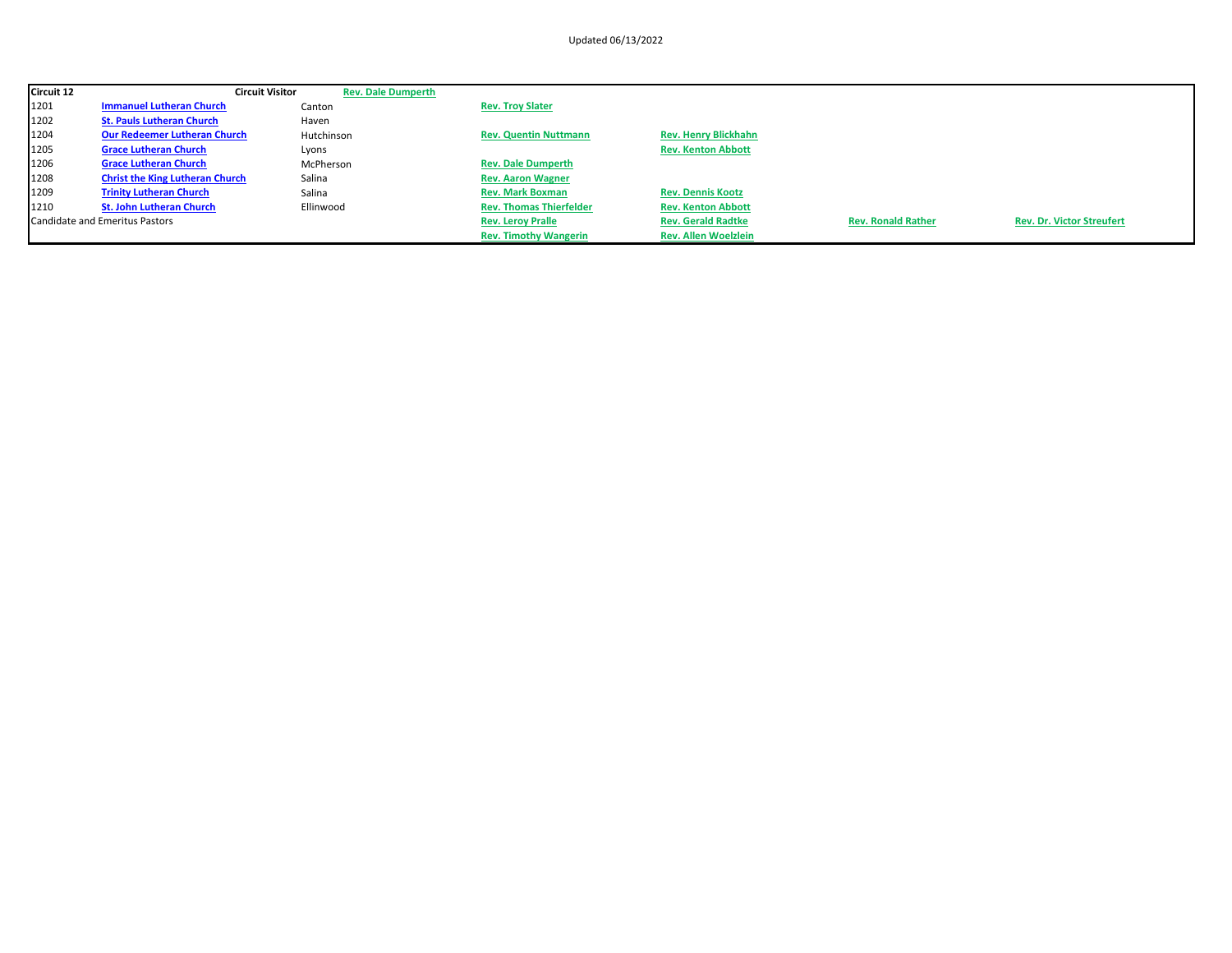| <b>Region III</b> |                                                  | <b>Vice President</b>  | <b>Rev. Michael Schotte</b>       |                               |                              |                              |                          |
|-------------------|--------------------------------------------------|------------------------|-----------------------------------|-------------------------------|------------------------------|------------------------------|--------------------------|
| <b>Circuit 5</b>  |                                                  | <b>Circuit Visitor</b> | <b>Rev. Ted Cook</b>              |                               |                              |                              |                          |
| 502               | <b>Trinity Lutheran Church</b>                   | Caney                  |                                   |                               |                              |                              |                          |
| 503               | <b>Zion Lutheran Church</b>                      | Chanute                |                                   | <b>Rev. Thomas Presley</b>    |                              |                              |                          |
| 504               | <b>St. Paul Lutheran Church</b>                  | Coffeyville            |                                   | <b>Rev. Jon Franson</b>       |                              |                              |                          |
| 505               | <b>Good Shepherd Lutheran Church</b>             | Erie                   |                                   | <b>Rev. Caleb Stoever</b>     |                              |                              |                          |
| 506               | <b>Trinity Lutheran Church</b>                   | Fort Scott             |                                   | <b>Rev. Michael Apfel</b>     |                              |                              |                          |
| 507               | <b>Trinity Lutheran Church</b>                   | Girard                 |                                   |                               |                              |                              |                          |
| 508               | <b>Immanuel Lutheran Church</b>                  | Hepler                 |                                   | <b>Rev. Caleb Stoever</b>     |                              |                              |                          |
| 509               | <b>St. Peter Lutheran Church</b>                 | Humboldt               |                                   | <b>Rev. Matthew Jennings</b>  | <b>Rev. Donald Copley</b>    |                              |                          |
| 510               | <b>Zion Lutheran Church</b>                      | Independence           |                                   | <b>Rev. Kevin Peterson</b>    |                              |                              |                          |
| 511               | <b>Grace Lutheran Church</b>                     | Iola                   |                                   | <b>Rev. Bruce Kristalyn</b>   |                              |                              |                          |
| 512               | <b>St. Paul Lutheran Church</b>                  | Oswego                 |                                   | <b>Rev. Jonathan Scheck</b>   |                              |                              |                          |
| 513               | <b>Trinity Lutheran Church</b>                   | Parsons                |                                   | <b>Rev. Jonathan Scheck</b>   |                              |                              |                          |
| 515               | <b>Zion Lutheran Church</b>                      | Pittsburg              |                                   | <b>Rev. Ted Cook</b>          |                              |                              |                          |
|                   | <b>Candidate and Emeritus Pastors</b>            |                        |                                   |                               |                              |                              |                          |
| Circuit 10        |                                                  | <b>Circuit Visitor</b> | <b>Rev. Dr. Mike Bingenheimer</b> |                               |                              |                              |                          |
| 1001              | <b>Peace Lutheran Church</b>                     | Andover                |                                   | <b>Rev. Stephen Wipperman</b> |                              |                              |                          |
| 1002              | <b>Christ Lutheran Church</b>                    | Augusta                |                                   | <b>Rev. John Einem</b>        |                              |                              |                          |
| 1003              | <b>Grace Lutheran Church</b>                     | El Dorado              |                                   | <b>Rev. John Einem</b>        |                              |                              |                          |
| 1005              | <b>Ascension Lutheran Church</b>                 | Wichita                |                                   | Rev. Dr. Mike Bingenheimer    | <b>Rev. Scott Goltl</b>      | <b>Rev. Aaron Hannemann</b>  |                          |
| 1006              | <b>Holy Cross Lutheran Church</b>                | Wichita                |                                   | <b>Rev. Scott Snow</b>        | <b>Rev. Dan Myers</b>        | <b>Rev. Matthew Bohlmann</b> |                          |
| 1008              | <b>St. Andrew Lutheran Church</b>                | Wichita                |                                   | <b>Rev. Craig Boehlke</b>     |                              |                              |                          |
| 1009              | <b>Risen Savior Lutheran Church</b>              | Wichita                |                                   | <b>Rev. Tom Harmon</b>        | <b>Rev. Nick Cordt</b>       |                              |                          |
| 1010              | <b>Ascension Lutheran Church</b>                 | Pratt                  |                                   |                               |                              |                              |                          |
|                   | Candidate, Emeritus Pastors, Active other entity |                        |                                   | <b>Rev. Tom Brooks</b>        | <b>Rev. Jeffrey Crane</b>    | <b>Rev. Keith Kohlmeier</b>  | <b>Rev. Rocky Mease</b>  |
|                   |                                                  |                        |                                   | <b>Rev. John Pool</b>         | <b>Rev. C Dean Von Stroh</b> | <b>Rev. Terry Wiechman</b>   |                          |
| Circuit 11        |                                                  | <b>Circuit Visitor</b> | <b>Rev. Mark Lovett</b>           |                               |                              |                              |                          |
| 1101              | <b>Zion Lutheran Church</b>                      | Argonia                |                                   | <b>Rev. David Ersland</b>     |                              |                              |                          |
| 1102              | <b>Redeemer Lutheran Church</b>                  | Arkansas City          |                                   | <b>Rev. David Herald</b>      |                              |                              |                          |
| 1103              | <b>St. Paul Lutheran Church</b>                  | Cheney                 |                                   | <b>Rev. Chet Scherbarth</b>   |                              |                              |                          |
| 1104              | <b>Faith Lutheran Church</b>                     | Derby                  |                                   | <b>Rev. Tom Johnson</b>       |                              |                              |                          |
| 1105              | <b>Calvary Lutheran Church</b>                   | Wellington             |                                   | <b>Rev. William Wingfield</b> |                              |                              |                          |
| 1106              | <b>Bethany Lutheran Church</b>                   | Wichita                |                                   | <b>Rev. Aaron Schnelle</b>    |                              |                              |                          |
| 1107              | <b>Grace Lutheran Church</b>                     | Wichita                |                                   |                               | <b>Rev. Dan Metzger</b>      |                              |                          |
| 1108              | <b>Immanuel Lutheran Church</b>                  | Wichita                |                                   | <b>Rev. Mark Lovett</b>       |                              |                              |                          |
| 1109              | <b>Trinity Lutheran Church</b>                   | Wichita                |                                   |                               | <b>Rev. Dan Metzger</b>      |                              |                          |
| 1110              | <b>Trinity Lutheran Church</b>                   | Winfield               |                                   | <b>Rev. Seth Meyer</b>        |                              |                              |                          |
| 1111              | <b>Trinity Lutheran Church</b>                   |                        | Medicine Lodge                    | <b>Rev. Dennis Fangmeyer</b>  |                              |                              |                          |
| 1112              | <b>St. John Lutheran Church</b>                  | Nashville              |                                   | <b>Rev. Dennis Fangmeyer</b>  |                              |                              |                          |
| 1113              | <b>St. Paul Lutheran Church</b>                  | Preston                |                                   | <b>Rev. Michael Schotte</b>   |                              |                              |                          |
|                   | <b>Candidate and Emeritus Pastors</b>            |                        |                                   | <b>Rev. Marvin Barz</b>       | <b>Rev. Richard Boyer</b>    | <b>Rev. Dean Christ</b>      | <b>Rev. Ron Gloe</b>     |
|                   |                                                  |                        |                                   | <b>Rev. Rick Hathaway</b>     | <b>Rev. Allen Hoger</b>      | <b>Rev. Gilbert Holstein</b> | <b>Rev. Cliff Winter</b> |